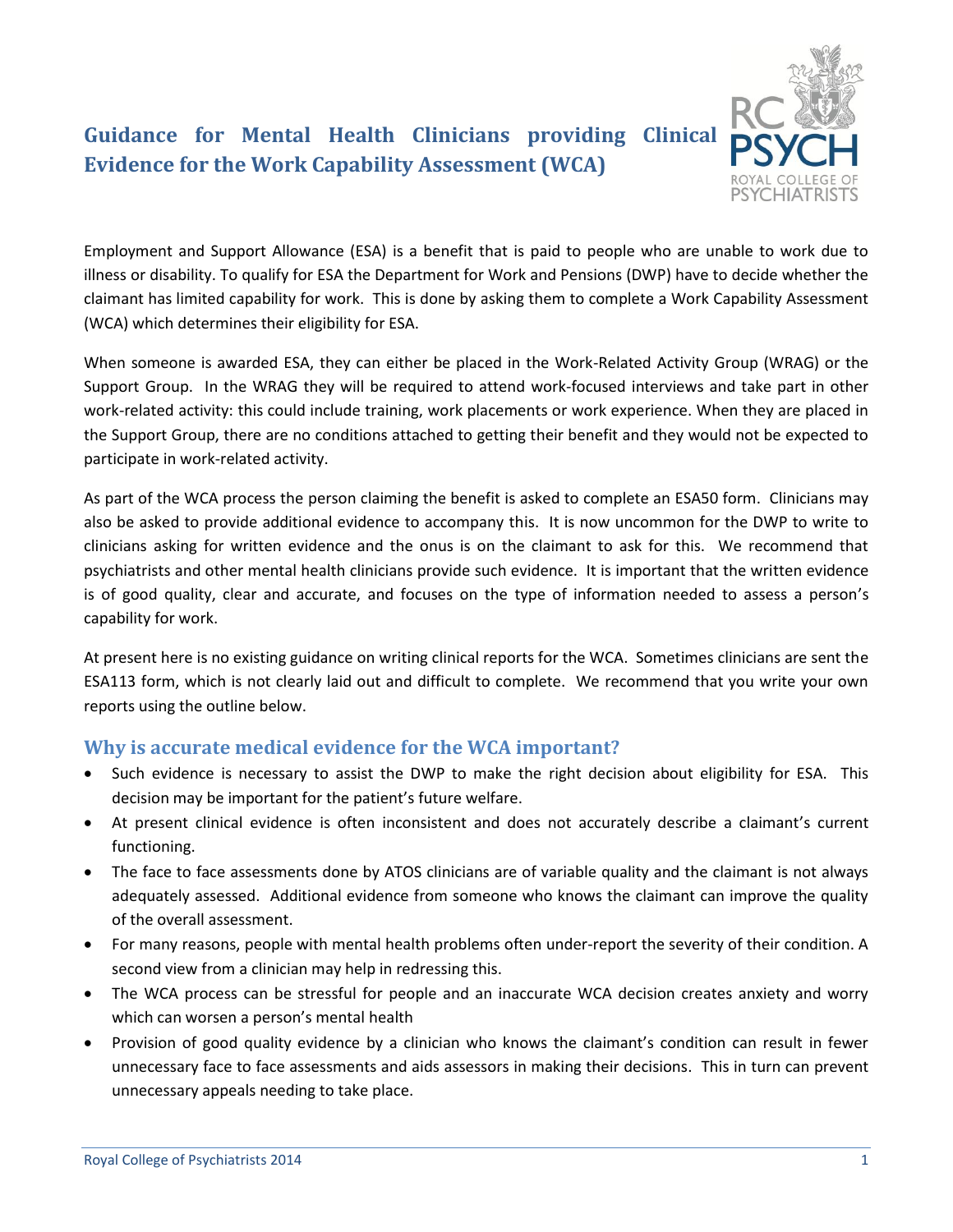# **Writing the report**

This report can be sent directly to the ATOS Assessment Centre or, preferably, can be given to the patient to send with their completed ESA50 form. We recommend that the report is discussed with the patient and that they are given a copy. If the patient has a welfare advisor who is supporting their claim then it can be useful for the advisor to co-ordinate the dispatching of the clinical reports and the patient's self-assessment, if the patient agrees.

For clinicians working in multidisciplinary teams it is advantageous for the clinician who knows the patient best to complete the report, but it is always best to consult the opinions of others who know the patient when compiling the report.

Overall, when writing the report:

- Write in clear and easy to understand language. The ATOS clinicians are not specialists and the DWP decision maker is not a clinician. Avoid using technical terms and explain them if you do
- Do not write a long and detailed report. It is not necessary to go into all the details of the patient's history. You are trying to provide useful information that is going to help the assessors make a decision about the person's limited ability to work, and you should focus on this.
- Give some basic details of the patient's current condition. Especially those details that give an indication of the severity of the condition and the way this might affect them. Concentrate on the impact that the patient's condition has on their functioning. It is appreciated that it can be difficult to make a clear distinction between the health condition and the person's functioning.

## **Content of the report**

## *Basic demographic details*

Name, date of birth, address etc.

#### *Basic clinical details*

Diagnosis. Psychiatric diagnosis and any other medical conditions

Current medication. Effectiveness of medication. Any side effects that may affect functioning. Are they on Clozapine and why? Any difficulties with the medication.

Length of contact with mental health services. Have they had repeated admissions; have they had a recent admission or contact with Crisis Resolution Home Treatment Team; are they currently in hospital? Are they subject to frequent relapses or fluctuations in their mental state?

Current contact. Are they on CPA and have a Care Coordinator? Are they in frequent contact with the mental health team; do they use any other services? Are they in supported accommodation or residential facilities? Are they undergoing a rehabilitation programme? How much support do they need to maintain their current levels of functioning?

Detail any factors that may make work difficult such as:

 Variability of condition. Does their condition fluctuate? What causes fluctuations? Describe the nature of the fluctuation; does it vary during the day or over longer periods; what are they like at their worst?